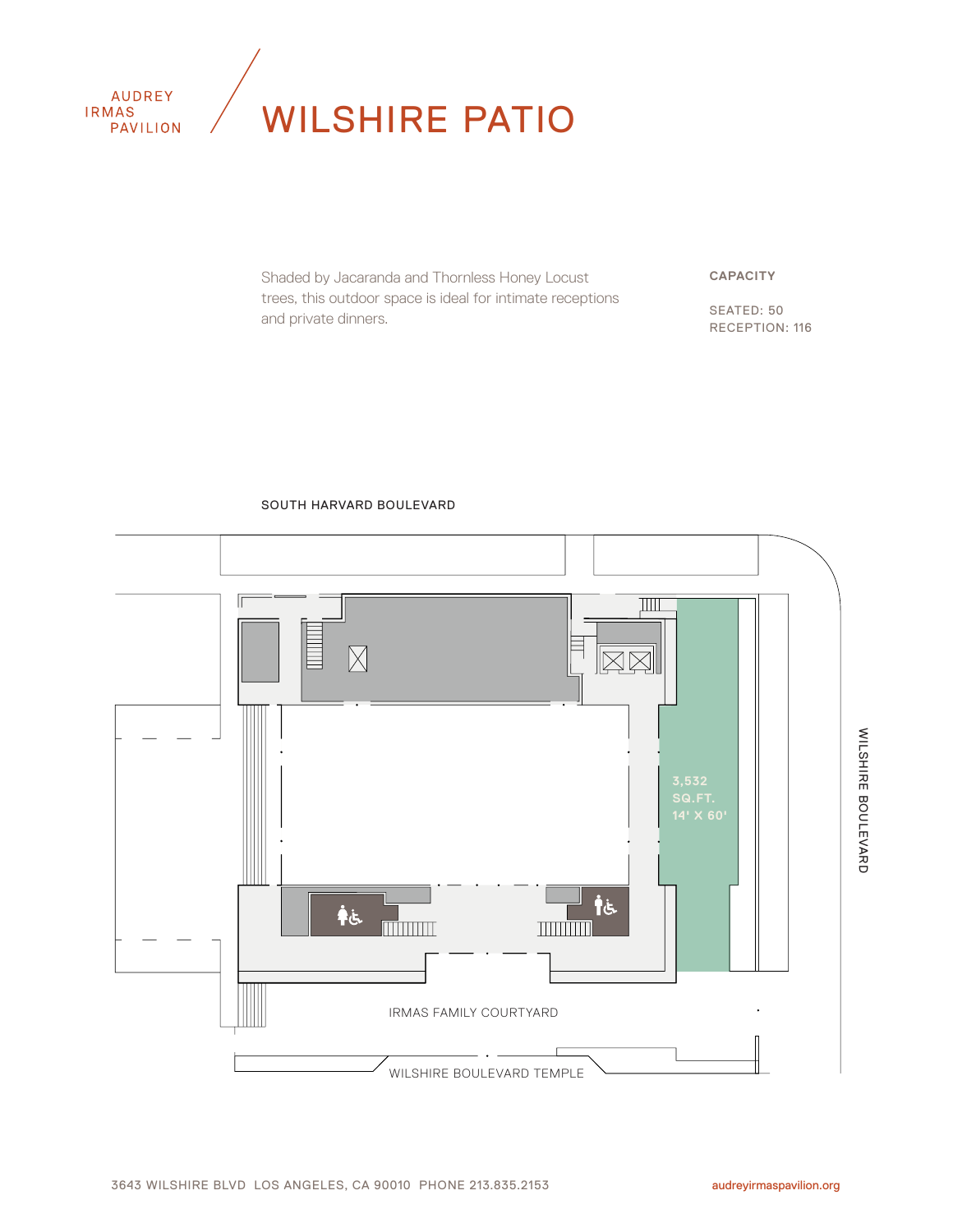

# IRMAS FAMILY COURTYARD

A magnificent open-air courtyard featuring beautiful landscaping and seasonal horticulture. It is ideal for small receptions and intimate seated dinners.

#### **CAPACITY**

SEATED: 120 RECEPTION: 250



#### SOUTH HARVARD BOULEVARD

WILSHIRE BOULEVARD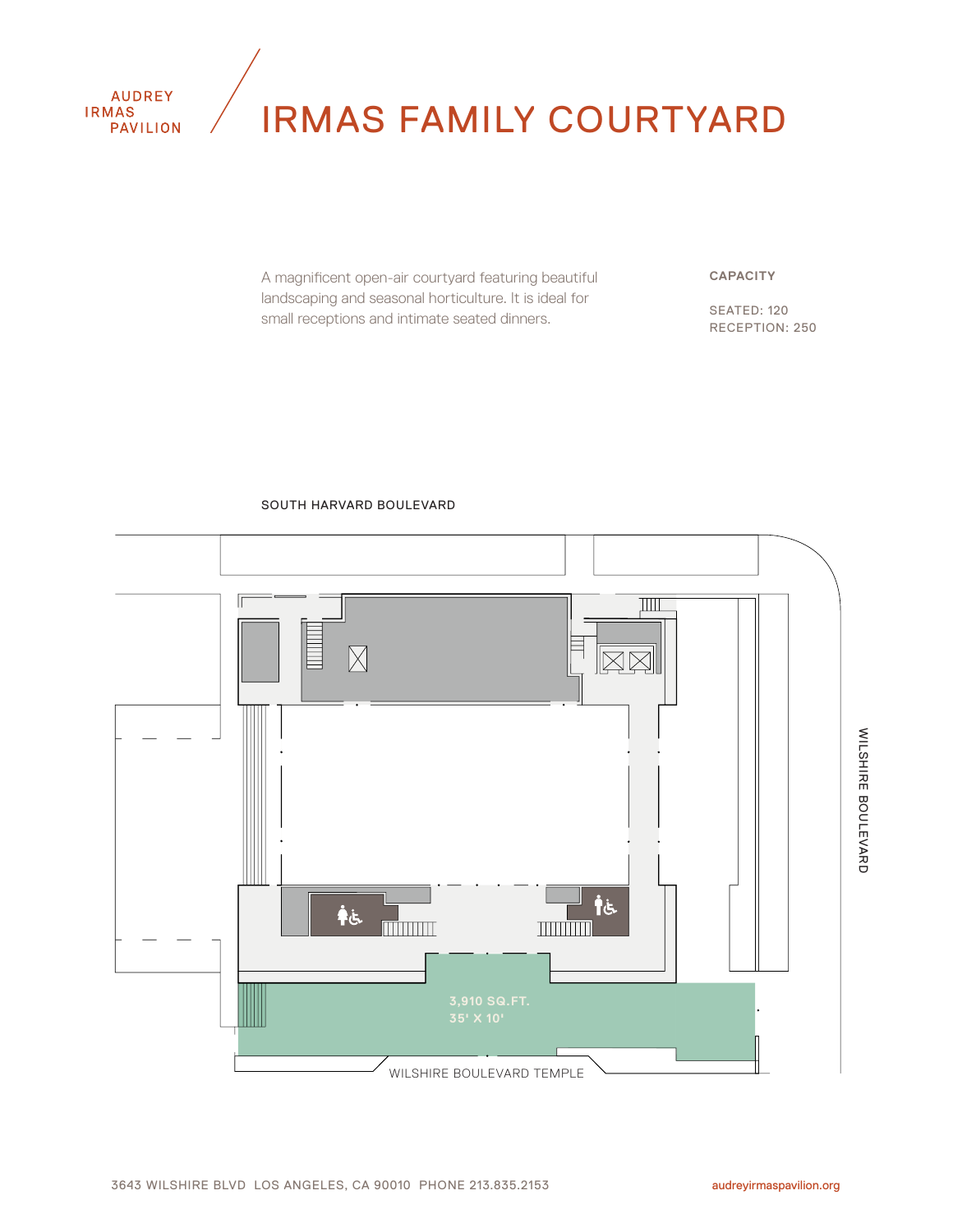

## MARK SIEGEL FAMILY PATIO

An intimate outdoor patio nestled between the Irmas Pavilion and the Temple's historical school. Perfect space to use for your pre reception or post reception celebration.

#### **CAPACITY**

SEATED: 50 RECEPTION: 116

#### SOUTH HARVARD BOULEVARD

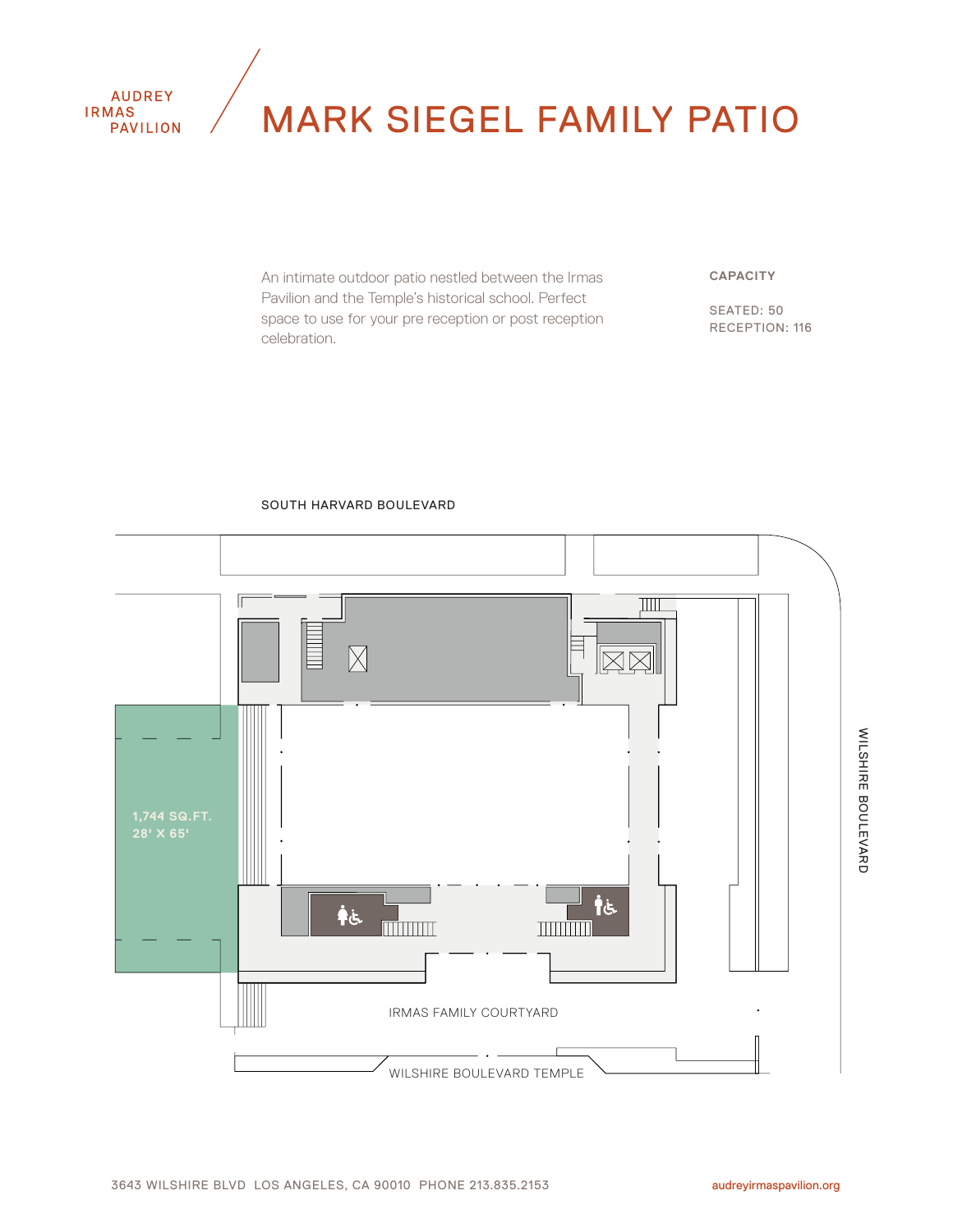

## GRAND BALLROOM

One highlight of the Audrey Irmas Pavilion is the grand Reception Hall. Crowned with a barrel-vaulted ceiling, this stunning Gaboon wood paneled room is an elegant spacious setting for your special event.

**CAPACITY**

SEATED: 425 RECEPTION: 750

#### SOUTH HARVARD BOULEVARD



audreyirmaspavilion.org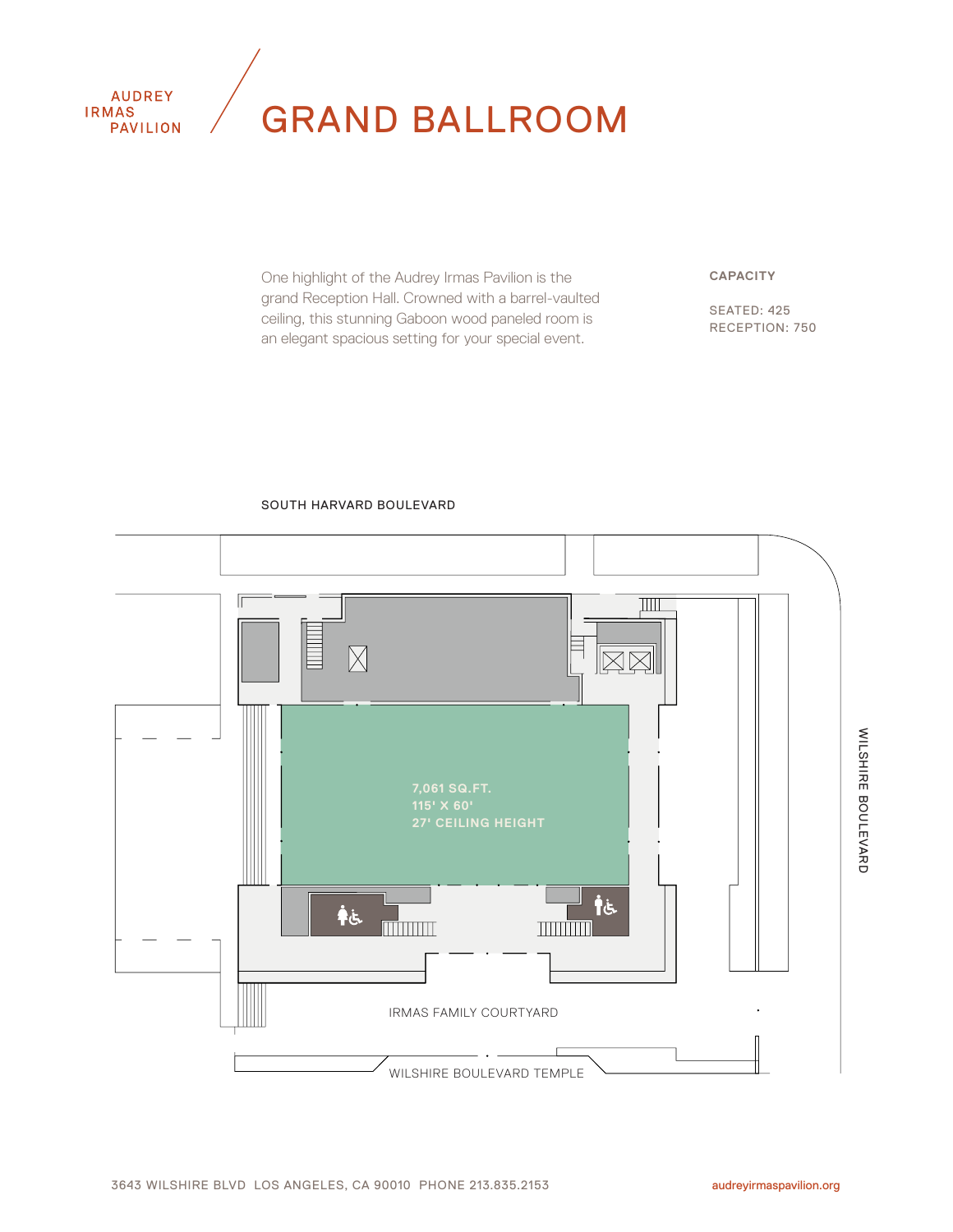

# WEST TERRACE

A versatile light – filled outdoor terrace adjacent to the Chapel creating a unique indoor-outdoor event experience perfect for all types of events, large or small.

**CAPACITY**

SEATED: 100 RECEPTION: 225

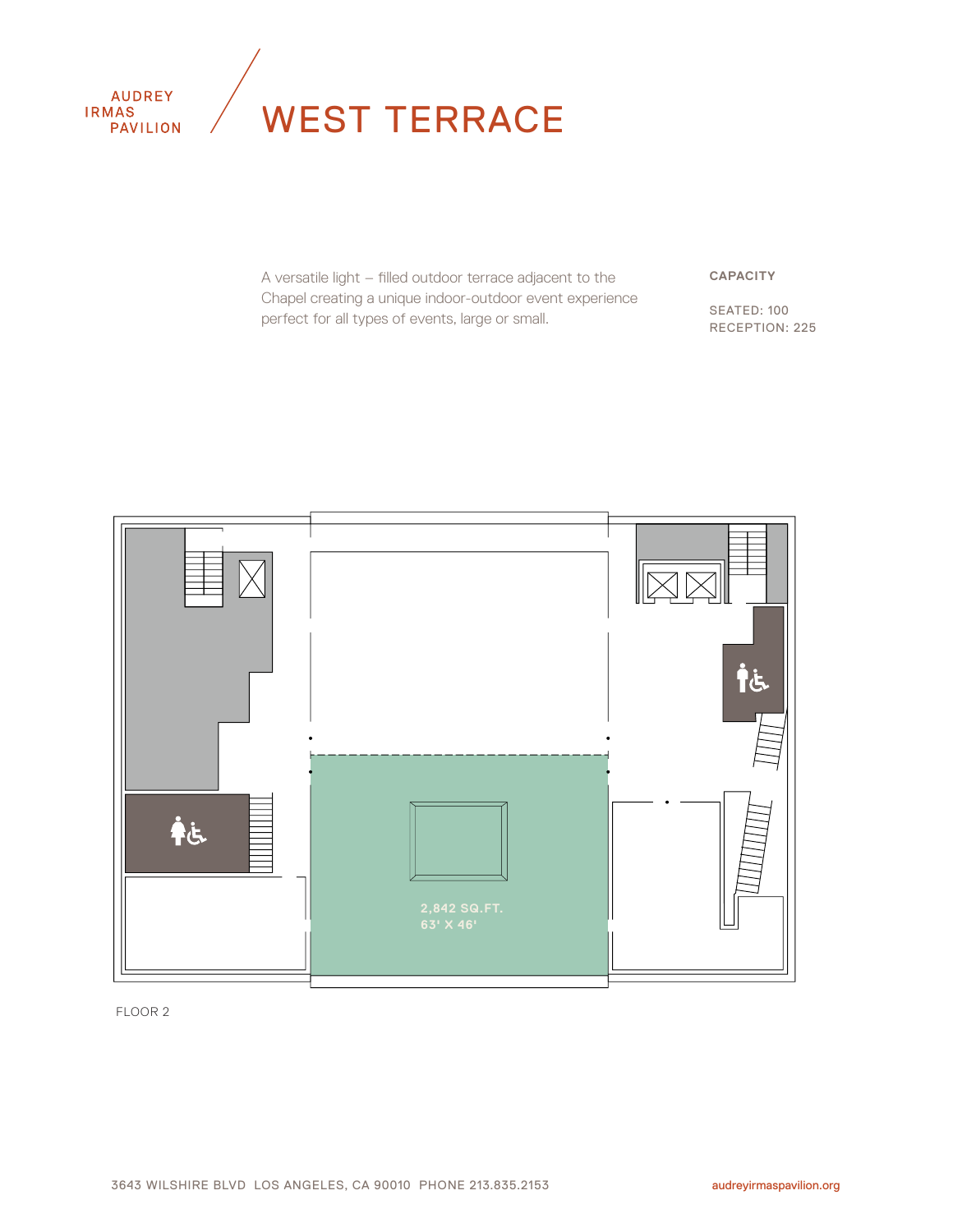**AUDREY IRMAS PAVILION** 

### DIANE AND GUILFORD GLAZER CHAPEL

Featuring floor to ceiling windows and beautifully situated overlooking the Temple's historic dome makes this space ideal for any special event or gathering.

**CAPACITY**

SEATED: 125 RECEPTION: 225

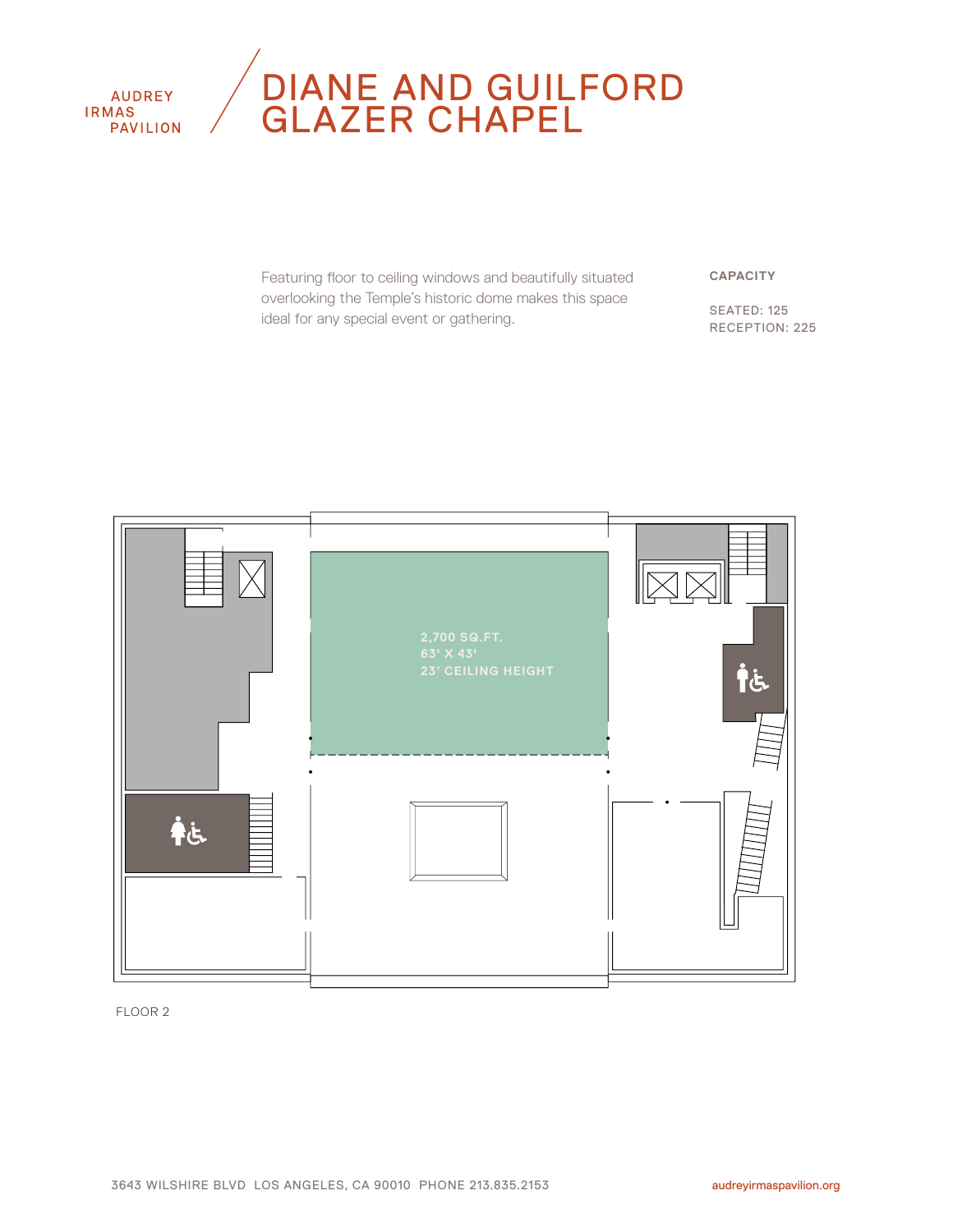

### LESLIE AND MICHAEL FLESCH BOARD ROOM

Located high above the bustle of Wilshire Boulevard this meeting space provides flexibility for hosting meetings of nearly any size. A large meeting room with state-ofthe-art AV capabilities for all of your meeting needs.

**CAPACITY**

SEATED: 25 RECEPTION: 55

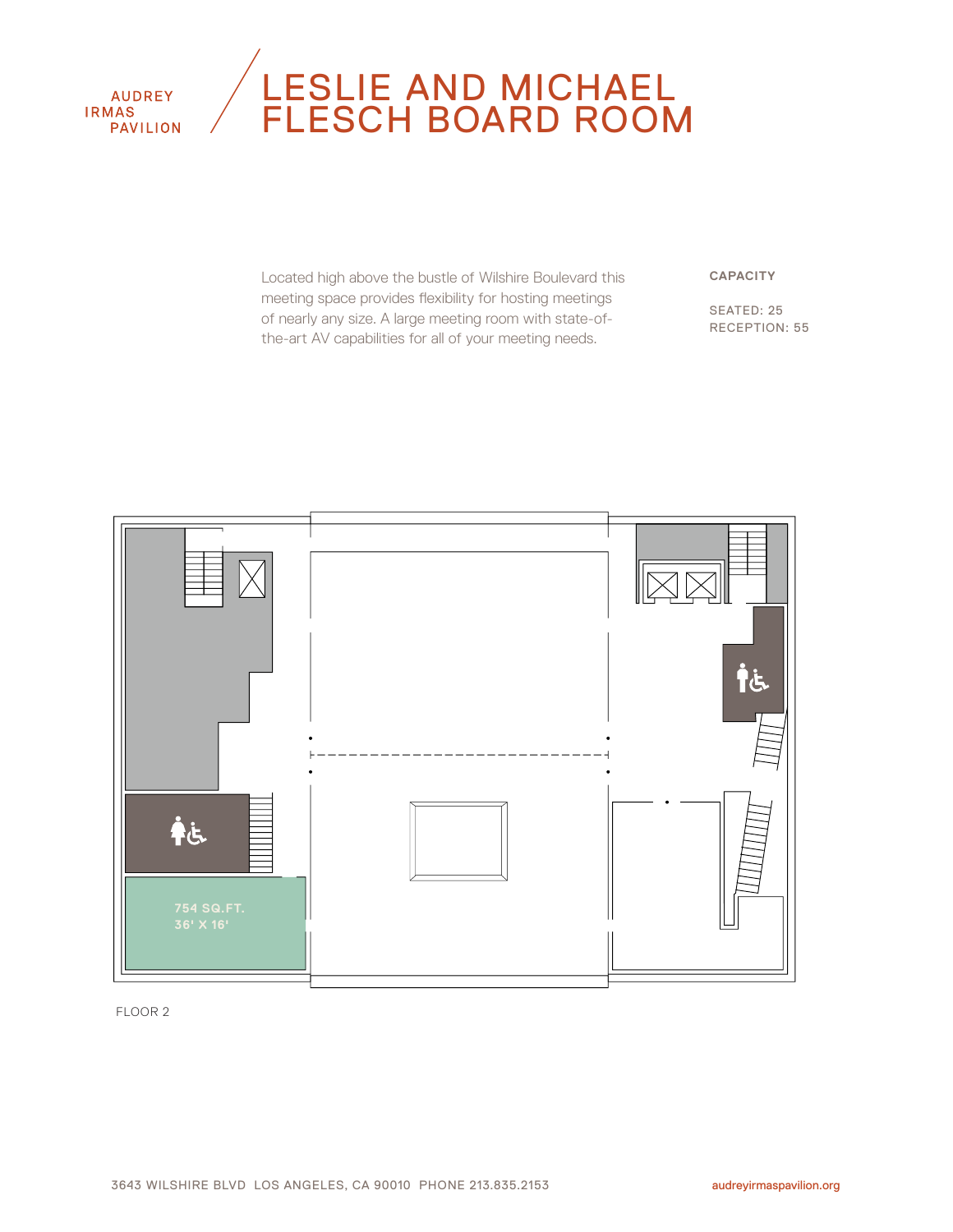#### **AUDREY IRMAS PAVILION**

### RABBI STEVEN Z. LEDER BOARD ROOM

The Board Room features a flexible meeting space with high ceilings and views of Wilshire Boulevard. This versatile space includes modular conference table that can be easily reconfigured for smaller groups, state of the art technology, and lighting that can be set for daytime use of for an intimate social gathering.

#### **CAPACITY**

SEATED: 35 RECEPTION: 65